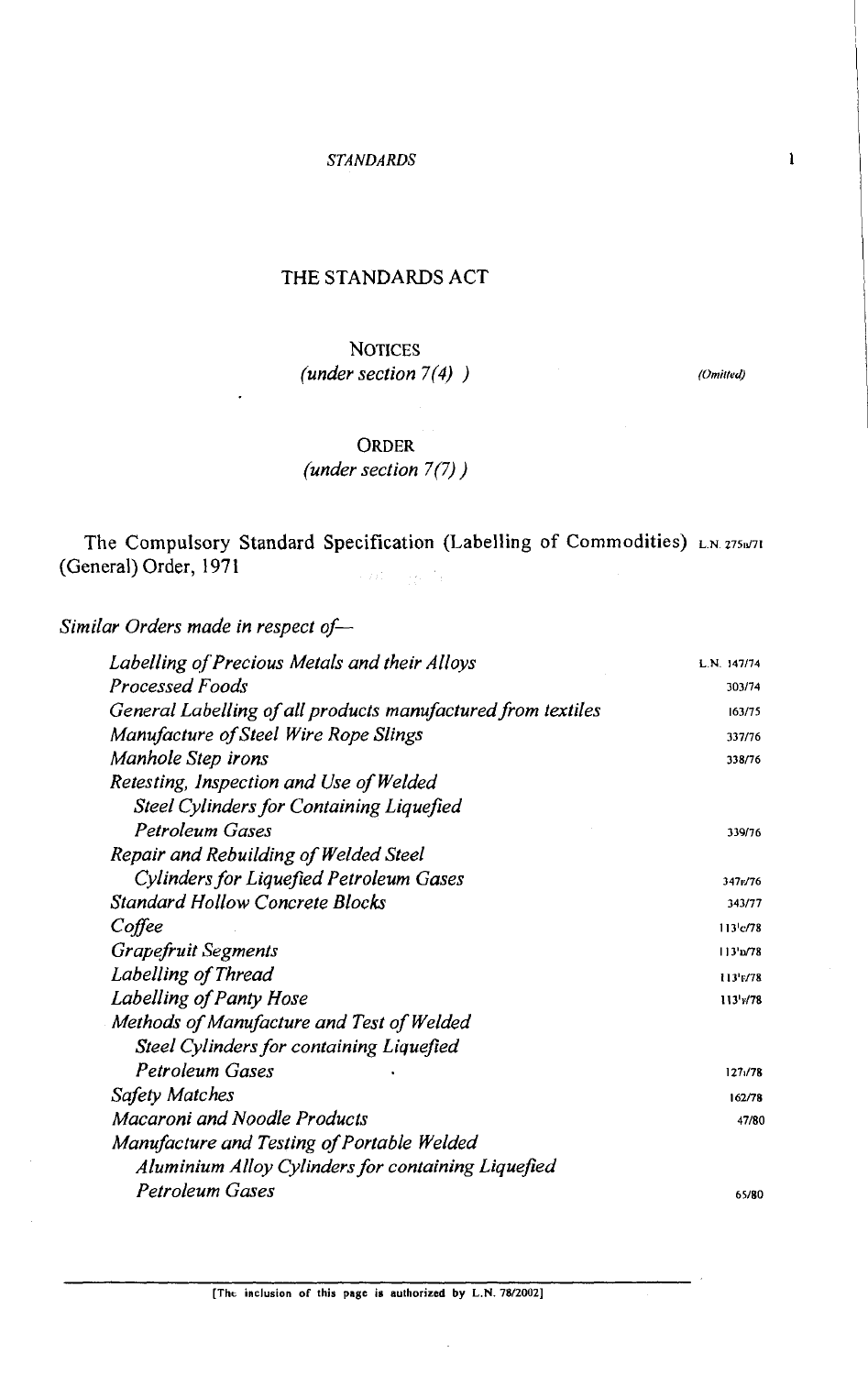#### *STANDARDS*

# **[For subsequent Orders. please see the Guide to Subsidiary Legislation]**

**REGULATIONS** *(under section 11)* 

| $LN$ 20 $H/84$                                                                | The Standard Marks Regulations, 1984                             |
|-------------------------------------------------------------------------------|------------------------------------------------------------------|
| L.N. 75 <sub>10</sub> /83<br>168r/84<br>70o/86<br>10.089<br>59/99<br>116/2000 | The Standards Regulations, 1983                                  |
| L.N. 124/80                                                                   | The Bureau of Standards (Additional Functions) Regulations, 1980 |
| L.N. 417/74                                                                   | The Standards (Labelling of Processed Food) Regulations, 1974    |

 $\sim$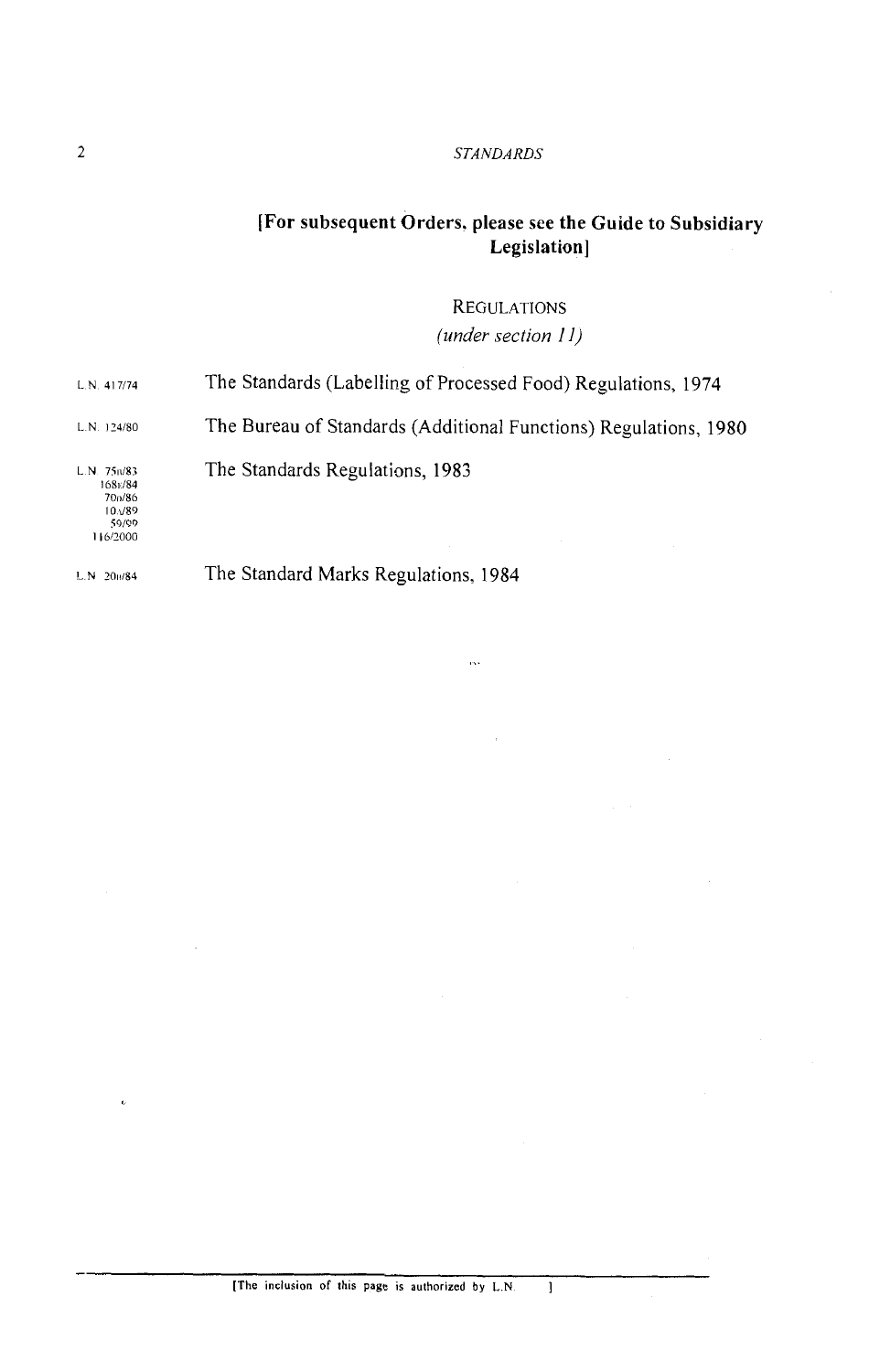#### *STANDARDS*

## THE STANDARDS **ACT**

#### **ORDER**

(under section 7(7) )

## THE COMPULSORY STANDARD SPECIFICATION (LABELLING OF COMMODITIES) (GENERAL) ORDER, 1971

(*Made by the Minister on the 23rd day of July, 1971* **L.N. 2758/71** 

[1st November, 1971.]

1. This Order may be cited as the Compulsory Standard Specification (Labelling of Commodities) (General) Order, **1971.** 

**2 The** standard specification relating to labelling of commodities notice of which was published in the Jamaica Gazette Supplement, Proclamations, Rules and Regulations on the 14th day of July, **1971,**  is hereby declared to be a compulsory standard specification.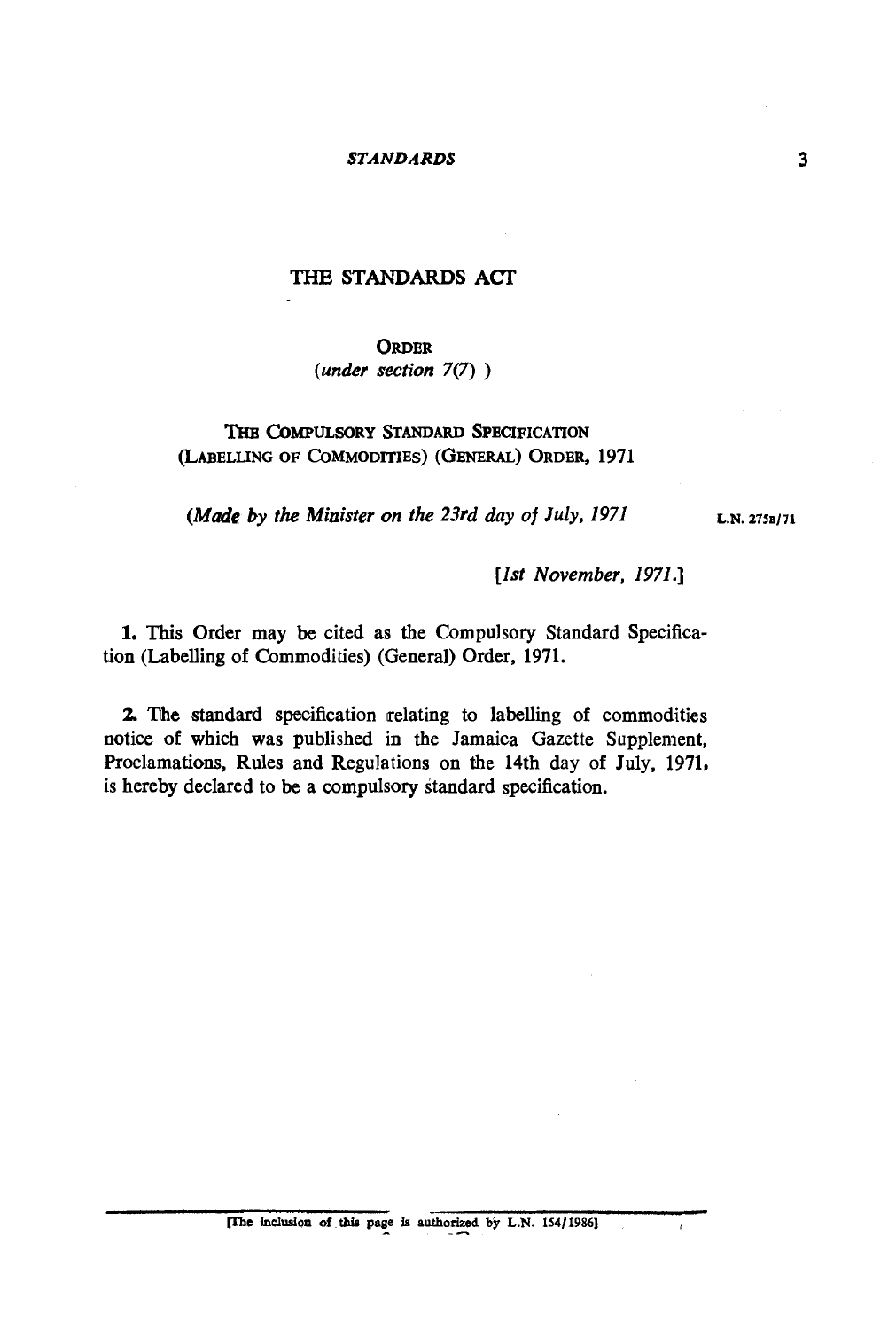## THE STANDARDS ACT

# REGULATIONS *(under section 11)*

THE STANDARDS (LABELLING OF PROCESSED FOOD) REGULAT:ONS, **<sup>1974</sup>** *(Made by the Minister on the 23rd day of September, 1974)* **L.N. 417/14** 

[Is! *October,* 1974.1

1. These Regulations may be cited as the Standards (Labelling of **cleation**. Processed Food) Regulations. **1974.** 

# 2. In these Regulations-

tation.

- "container" includes any can or other receptacle containing or used for packing any food that is manufactured or processed for export or for sale but does not include-
	- **(a)** any receptacle into which food is placed by a retailer in the presence of the purchaser; or
	- *(b)* a shipping container or any other receptacle used solely for the transportation of food in bulk;
- "food" includes any article used for food or drink by man and any ingredient intended for mixing with the food or drink of man for any purpose;
- "information" includes illustrations;
- "ingredient" means any substance used in. and present in the final product of, the manufacturing or processing of a food;
- "label" includes any legend, word or mark attached to. included in, belonging to or accompanying any processed food or its container; from includes illustrations;<br>
ht" means any substance used in, and present in the<br>
product of, the manufacturing or processing of a food;<br>
ncludes any legend, word or mark attached to, included<br>
elonging to or accompanying

"letter" includes figures;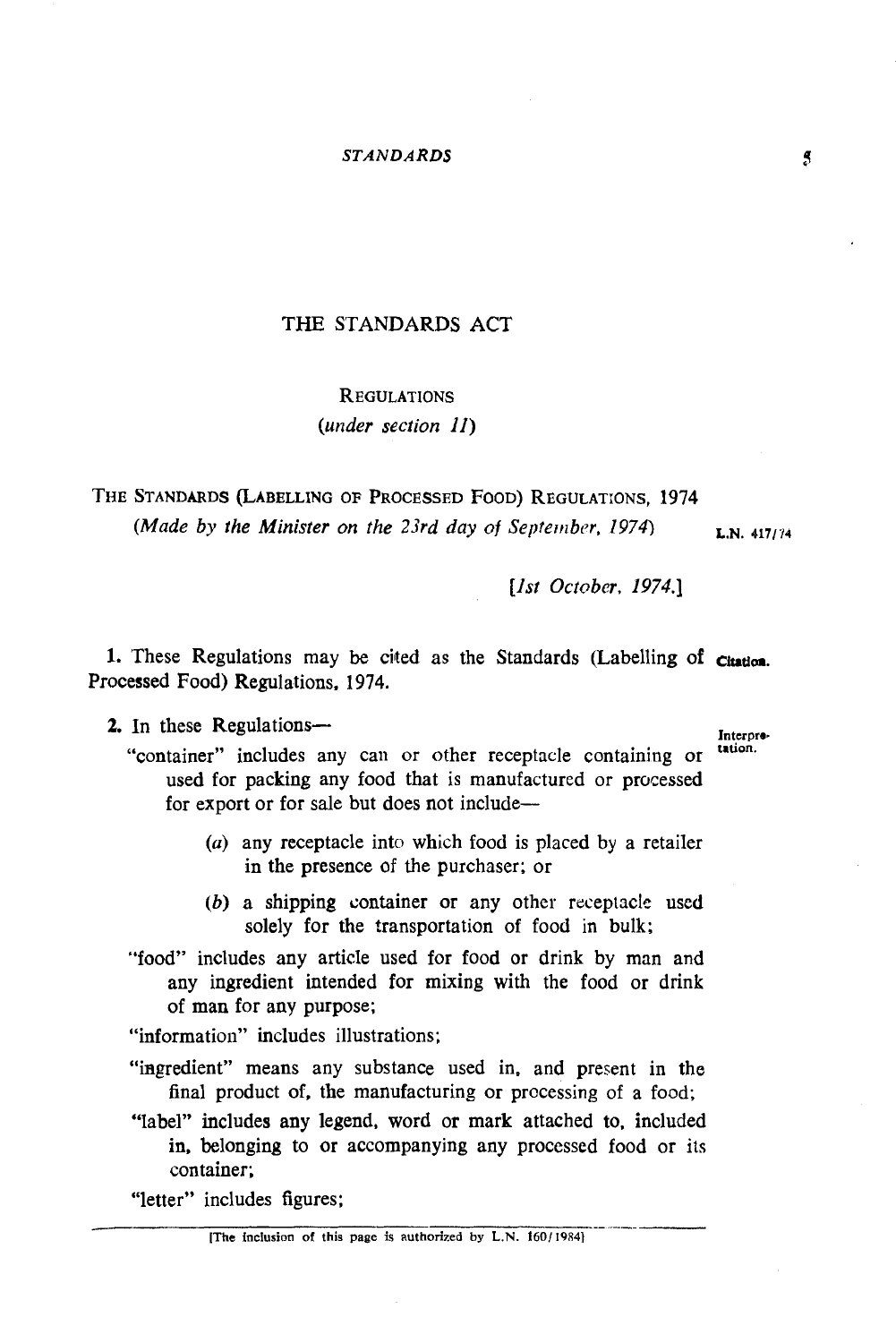"principal display panel" means the part of a package which is most likely to be displayed, presented, shown or examined under the customary conditions of display for retail sale;

"processed" means preheated, cooked, canned, preserved, condensed, evaporated, fermented, distilled, carbonated, dehydrated, milled, frozen, reconstituted or otherwise processed;

"reconstituted" means-

- (a) in relation to any dehydrated food, restored to its condition before dehydration by causing it to absorb water;
- *(b)* in relation to any food from which a natural ingredient was removed, restored to its original condition by restoring that ingredient.

Containers **3.**-(1) Subject to the provisions of regulation 8 every container into which processed food is packed shall be labelled in accordance **labelled.** into which processed food is packed shall be labelled in accordance with these Regulations.

> (2) The information on the label of every container referred to in paragraph *(1)* shall be *in* the English language.

> (3) The label of any container referred to in paragraph *(1)* shall not contain any imformation which is false, misleading or deceptive or likely to create an erroneous impression regarding the natwe, contents, value, quantity, weight, composition, grade, merit, purity, date of packing or other characteristics of the food in that container.

> *(4)* The area of the principal display panel shall, except in the case referred to in sub-paragraph **(c)** of paragraph *(5)* exclude the neck, shoulder, top, bottom and flanges at the top and bottom, of the container and shall be sufficient **b** accommodate all the information required by these Regulations.

- *(5)* The area of the principal display panel shall-
	- (a) in the case of a rectangular container of which an entire side can be considered as the principal display panel, be the product of the height times the width of that side;
- *(b)* in the case of a cylindrical or near cylindrical container, be *40* per cent of the product of the height times the circumference of the container; -<br>-<br>-<br>-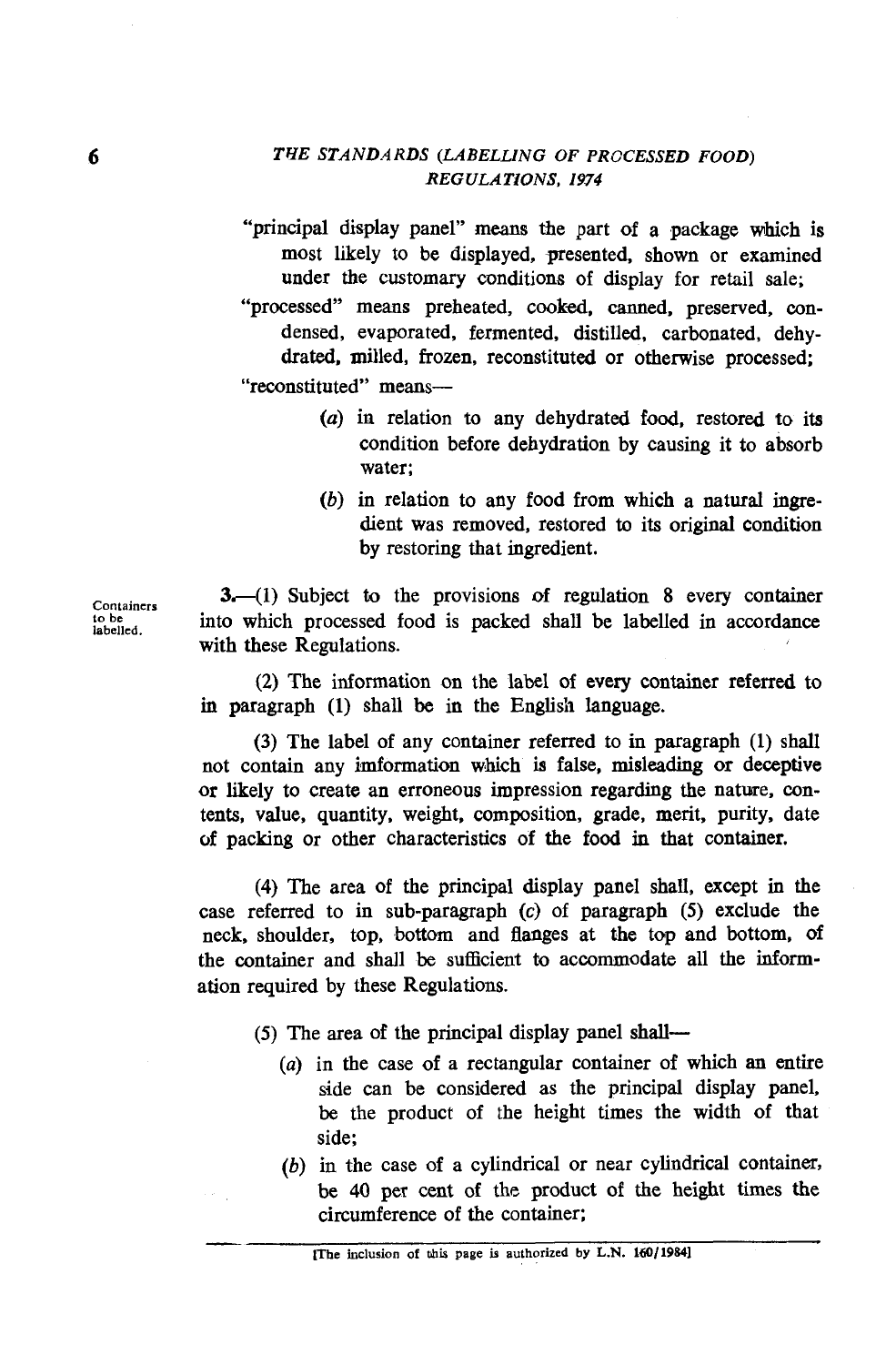## *THE STANDARDS (LABELLING OF PROCESSED FOOD) REGULATIONS, 1974*

- **(c)** in the case of a container with an obvious principal display panel such as the top of a triangular or circular package of cheese. consist of the whole of such obvious principal display panel;
- (6) in any other case. **be** 40 per cent of the total area of the container.

(6) The unqualified word "fresh" shall not appear on the label of any processed food.

(7) No false claim for tonic or other beneficial effects. or special dietary use, shall be stated on. or implied by the title or name which appears on. the label of any processed food; and nutrients shall not be declared on such label except in a manner approved in writing by the Bureau.

4.-(1) The label of every container into which processed food is **Information** packed shall-

**to** be set

- **(a)** state, on the principal display panel, the name cf **the**  food, which shall indicate the true nature of the food. any other name commonly or usually applied to that food, the brand name, and the registered trade mark, if any;
- *(b)* where the food is processed in Jamaica, contain the words "made in Jamaica", or "manufactured in Jamaica". or "processed in Jamaica", or "distilled in Jamaica", or "bottled in Jamaica", or "packed in Jamaica", or "grown in Jamaica", or "product of Jamaica", as the case may be;
- (c) where the food is processes in any country other than Jamaica, state the name of that country;
- **(6)** state the name and identifiable business address **sf** the processor, manufacturer, packer, importer or distributor;
- $(e)$  contain a declaration setting out clearly and accurately the net contents of the container;
- (f) contain a list **d the** ingredients in decreasing order of proportion to the net contents of the container by weight or volume, and any two or more ingredients which are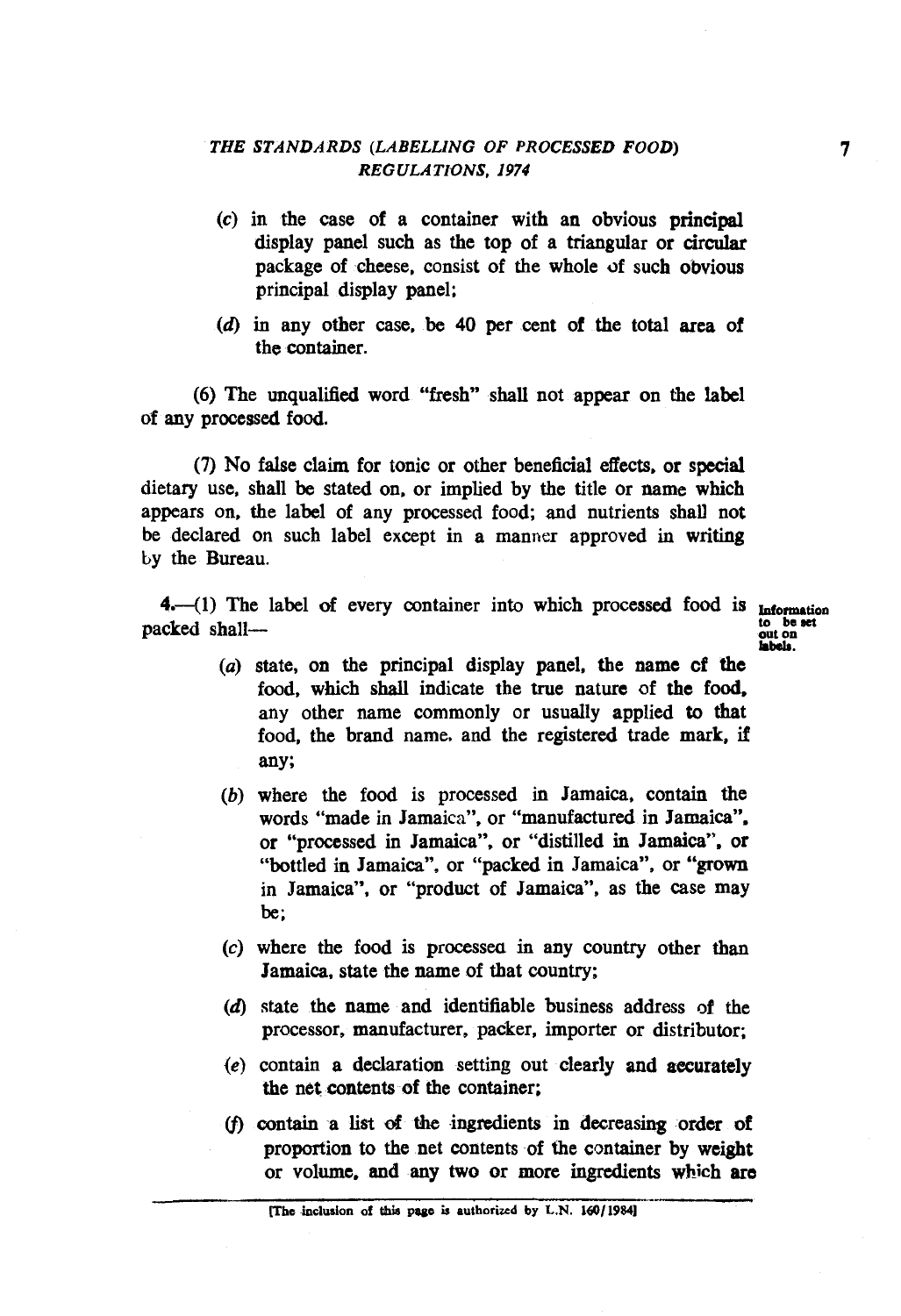### *THE STANDARDS (LABELLING OF PROCESSED FOOD: REGULATIONS,* **I974**

of the same proportion to such net contents shall be listed in alphabetical order; if the proportions are shown as percentages the label shall state whether such percentages are by weight or by volume;

- **(g)** in the case of processed food for which grades have been prescribed under the Processed Food Act, contain a grade declaration in one of the following forms, that is to say—
	- (i) CHOICE: or
	- (ii) CHOICE **QUALITY;** or
	- (iii) CHOICE **QUALITY;** or
	- (iv) CHOICE GRADE; or
	- (v) CHOICE GRADE,

so, however, that the word "Jamaica" may, at the option of the person making such declaration, precede the declaration;

(h) where the food requires a special method of storage or handling or preparation, contain instructions for the storage, handling or preparation thereof.

(2) Where the consumer acceptance of any processed food containing more than one food ingredient is likely to be influenced **by** the proportion of the most expensive of such food ingredients, the label shall show the quantity, by weight or volume, of each of such food ingredients present in the container.

(3) If brine is used in quality separation of frozen vegetables the declaration of the ingredients of the container shall show that salt is included in such ingredients.

(4) In the list of the ingredients reference to spice, flavouring or colouring shall have the respective meanings of such terms as commonly understood by consumers, and an ingredient having the properties of both a spice and a colouring or of both a flavouring and a colouring shall be designated as both.

(5) **On** the principal display panel the word "reconstituted" shall precede or follow the name of any food which is reconstituted, and the size of the letters of the word "reconstituted" shall be at least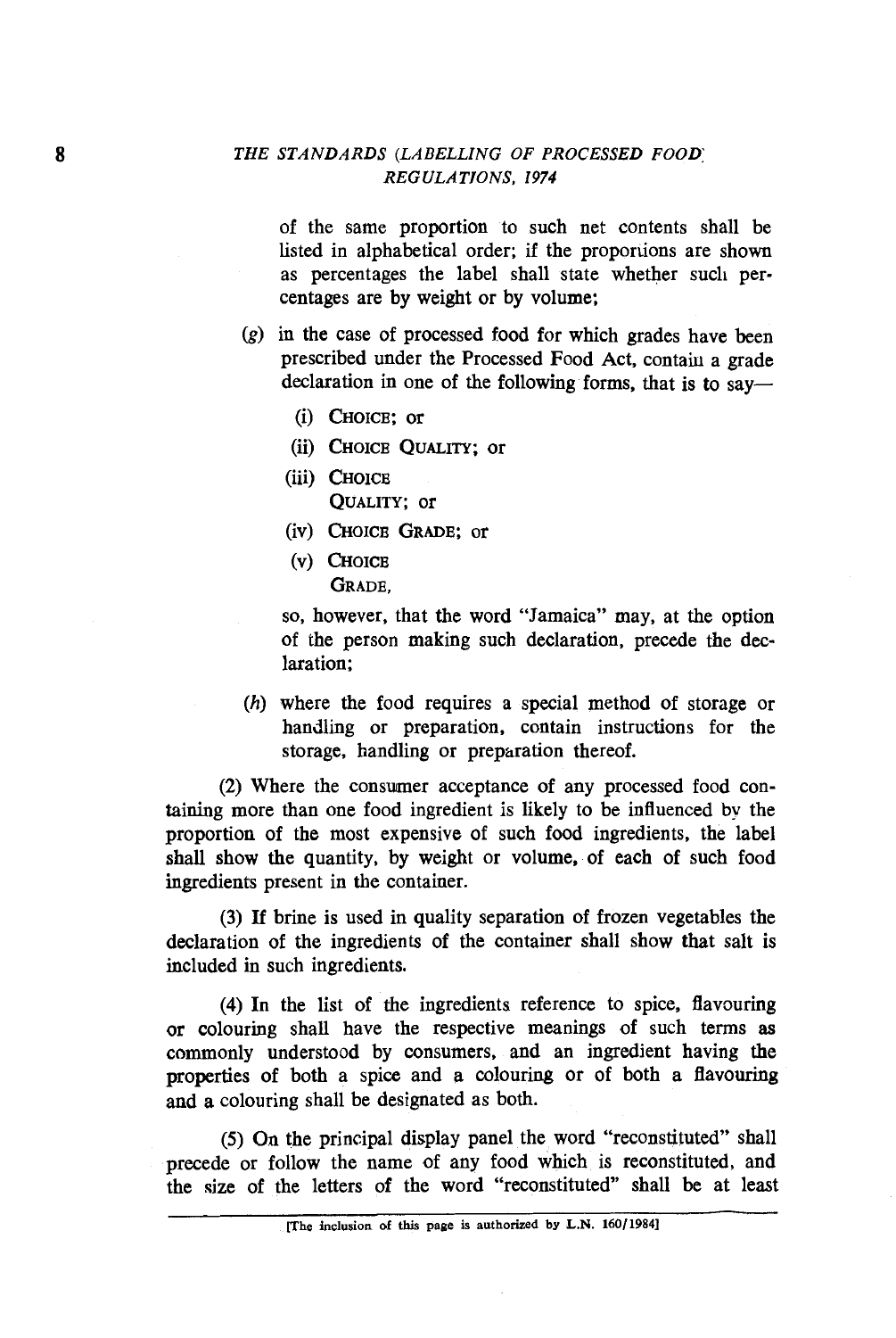the same as that of the letters in the declaration of the net contents of the container.

(6) Where the true name of any processed food consists of the names of two or more fruit or vegetables or other ingredients, such as mango and papaya nectar or peas and carrots, the name of the predominating fruit or vegetable or other ingredient shall appear first, but the letters of all such names shall be of the same size.

**(7)** Wnere the name of any processed food consists of two or more words all the letters of such words shall be of the same size.

(8) Ingredients prescribed under the Processed Food Act, or approved by the Bureau, and falling in the class of animal fats, or animal oils, or vegetable fats, or vegetable oils, or herbs, or spices, or starches (except modified starches), or anticaking agents, or antioxidants, or bleaching agents, or colouring, or emulsifiers, or flavouring, or matwing agents, or chemical preservatives, or stabilizers, or thickening agents (including modified starches), or vegetable gums, may be listed on the label by means of the respective class names when preceded by the word "approved" (for example "approved antioxidants", or "approved stabilizers").

(9) Where the brand name on the label of any container is likely to be misleading as to the true origin or identity of the food packed in such container, the word "brand" shall appear on the label immediately after or below the brand name.

(10) The information required by paragraph (1) to be set out on labels shall be in letters of not less than  $1/16$  inch in height, so, however, that-

- (a) on the label of any container of processed food for which grades have been prescribed under the Processed Food Act, the height of the letters in the declaration of the grade and of the ingredients shall be not less than  $\frac{1}{k}$  inch where the net contents of the container do not exceed 10 ounces or where the container, irrespective of the net contents thereof, is made of glass, and  $\frac{1}{4}$  inch in any other case;
- (b) the height of the letters in the declaration of the net contents of the container shall be not less than-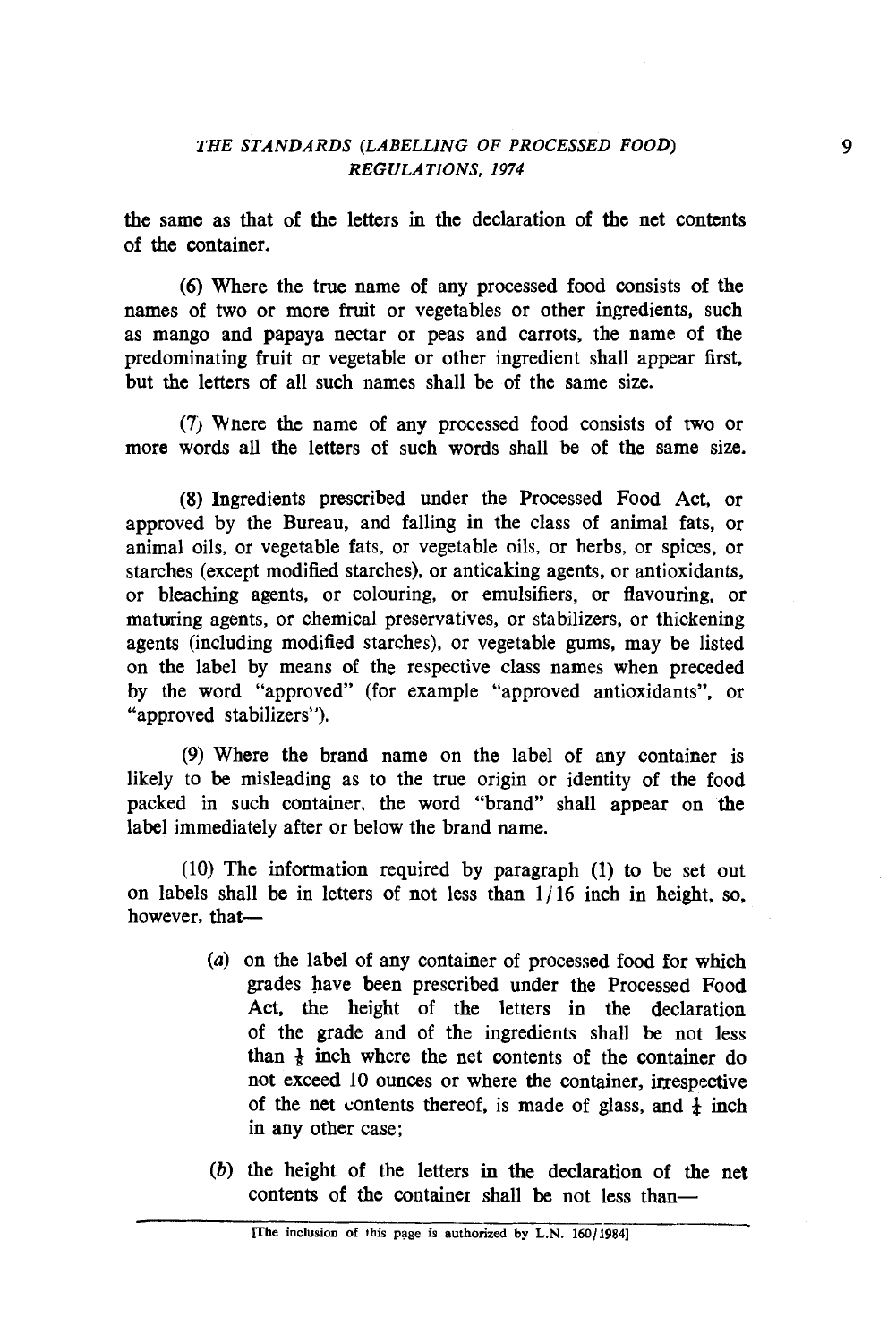### *THE STAhrD,4RDS (LABELLING OF PROCESSED FOOD) REGULATIONS. 1974*

- (i)  $1/16$  inch (or  $\frac{1}{6}$  inch if the declaration is blown, embossed or moulded on a glass or plastic surface) where the area of the principal display panel is not more than 5 square inches:
- (ii) **Q** inch where the area of the principal display panel is more than 5 but not more than 25 square inches;
- (iii) **3/** 16 inch where the area of the principal display panel is more than 25 but not more than 100 square inches;
- (iv)  $\frac{1}{2}$  inch where the area of the principal display panel is more than 100 but not more than 400 square inches;
- (v)  $\frac{1}{2}$  inch where the area of the principal display panel is more than 400 square inches.

(11) The declaration of the net contents of the container shall be in easily legible boldface print or type (by typography, lithography, layout, colour embossing or moulding) in distinct contrast to the background and other information on the label, and shall be separated from other information on the label--

- (a) above and below the declaration by a space not less in height than the letters of the declaration;
- (b) to the left and right of the declaration by a space not less in width than twice the width of the letter "N" of the style or type used in the declaration.

The declaration may be blown, embossed or moulded on a glass or plastic surface when all the other information required to be shown on the label is so formed on the surface.

**Declaration 5.**--(1) The declaration of the net contents of the container shall ion of **production** container as neck. tion of accurately state the net quantity (exclusive of the container or pack-<br>tents. **aging material**)-

- (a) of liquid foods by volume;
- (b) of solid foods by weight (or by count if such foods are usually sold by number);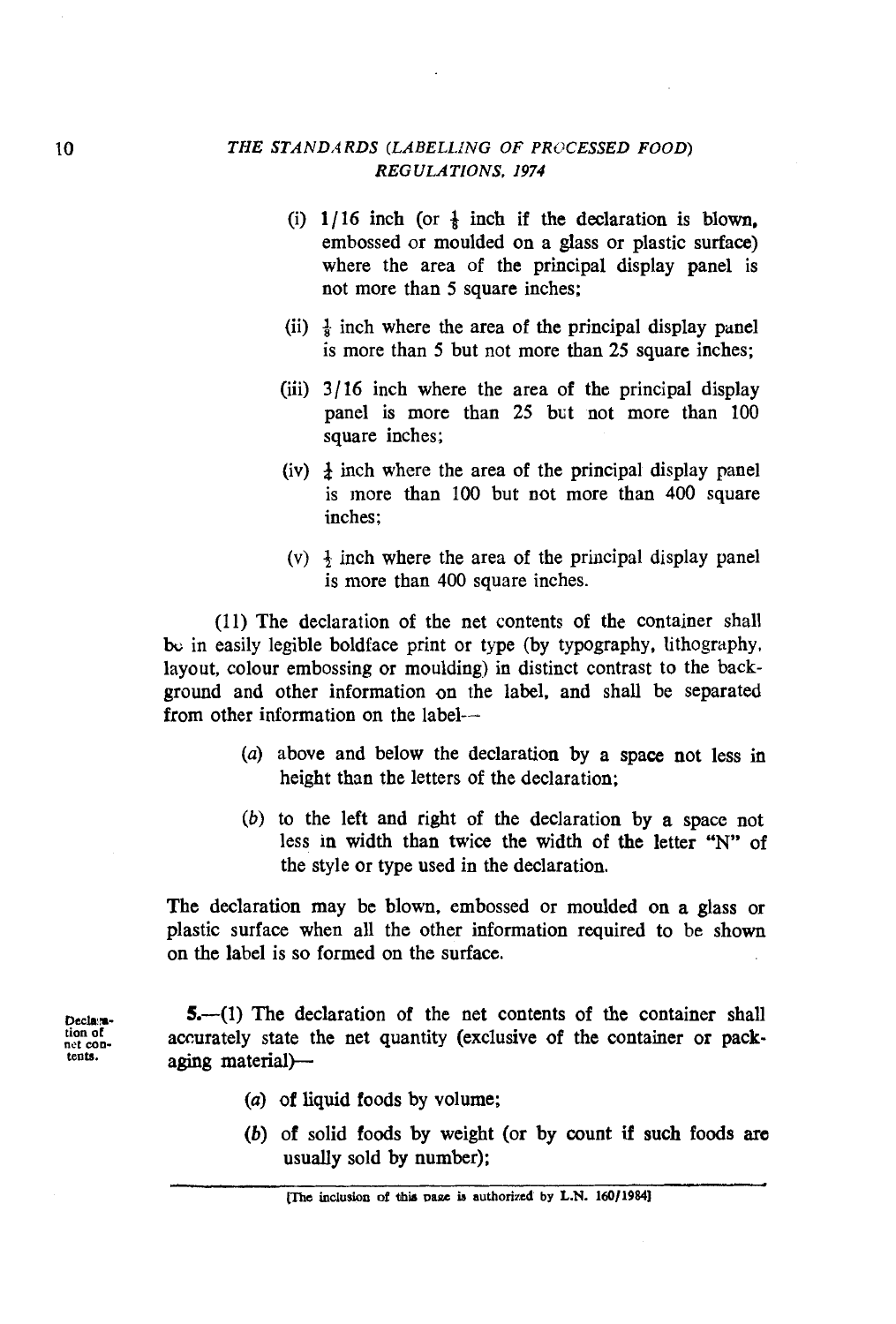(c) of semj-solid or viscous foods by either weight or volume. and terms (such as "jumbo quart" and "full gallon") which tend to exaggerate the quantity shall not be used.

(2) If the label of any container contains representations as to the number of servings in such container, it shall show also, in letters of the same height as those in which such representations are made, the qwantity in volume, weight or count of each serving; and in any representation as to the number of cupfuls or tablespoonfuls, 1 cupful shall be equal to 10 fluid ounces and 1 tablespoonful shall be equal to **518** ounce.

(3) Where the Bureau is satisfied that in acccrdance with the general usage of consumers or the custom of traders the quantity of any liquid is usually stated by weight or the quantity of any solid is usually stated by fluid measure, the declaration of the net contents of the container may, with the approval in writing of the Bureau. state the quantity in accordance with such usage or custom.

(4) Wherever weight or volume is expressed in units different in name or size from units of the Imperial system, the equivalent in units of the Imperial system or another system approved in writing by the Bureau shall be stated in letters of at least the same height as those used to express the weight or volume, and where the weight or volume is expressed in units of the system of the United States of America, the letters "U.S." shall precede and be equal in height to those expressing such units.

(5) The declaration of the net contents of the container shall-

- **(a)** where such contents are offered for sale in a refrigerated or chilled condition and the quantity is stated by volume, state the volume at the temperature at which such contents are offered for sale;
- $(b)$  where such contents are food packed in a liquid medium. state the drained weight of the food;
- (c) where such contents are food which is packed under pressure with a propellant, state the net quantity of the food (excluding the propellant) which at the time of retail sale will be expelled when the instructions for use are followed.

**6.**-41) Every container into which processed food is packed shall code show bear a code showing the date on which the food was packed therein.

**packing.**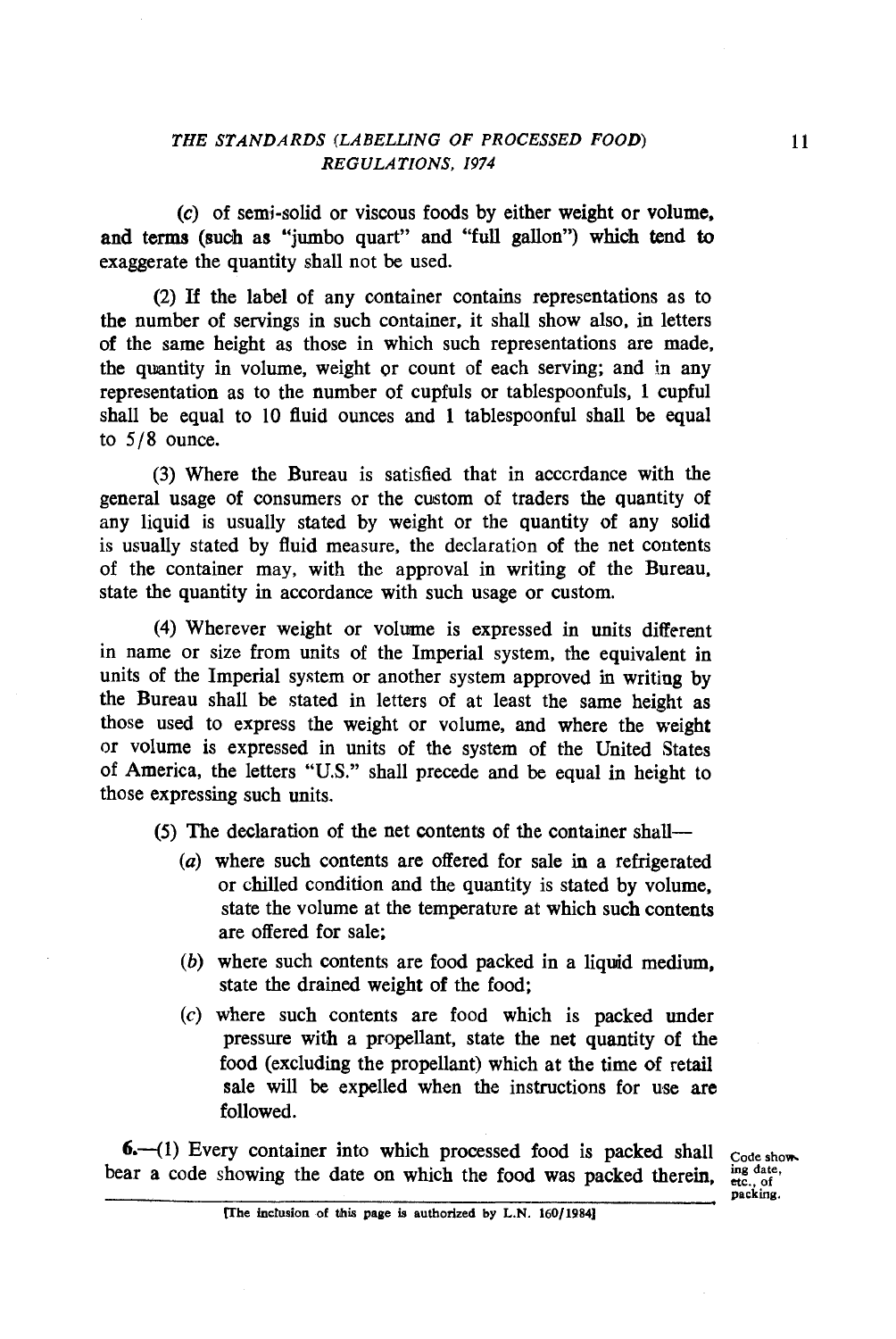#### **THE STANDARDS (LABELLING OF PROCESSED FOOD)** *REGULATIONS, 1974*

the process batch, the name of the processor and the place at which such food was processed, and identifying the contents of the container.

(2) The code referred to in paragraph  $(1)$  shall-

- (a) in the case of a metal container, be embossed on the container or be borne on the container or label if the Bureau, upon being satisfied that it cannot conveniently be embossed, grants permission in writing for its inclusion on the container or label:
- *(b)* in any other case, be borne on the label or in such other manner as the Bureau may approve in writing.

**(3)** The manufacturer, processor, importer or distributor of any processed food in relation to which the code referred to in paragraph (1) is used shall, at the request of the Bureau, supply to the Bureau the key to such code.

7. Any package into which containers of processed food are placed **by** or on behalf of the manufacturer. processor, importer or distributor of such food shall--

- (a) be marked on one panel with the information required by paragraph (1) of regulation 4 to be given on the labels of such containers;
- (b) bear a declaration stating how many containers are placed therein and setting out the net contents of each container;
- (c) bear a code setting out the information required by paragraph (1) of regulation **6** to be given in respect of each of such containers.

8.--(1) The Bureau may, at the request of any manufacturer, processor, importer or distributor of any processed food. grant him a permit in writing-

- (a) to ship or sell such processed food in unlabelled containers where such shipment or sale is intended for manufacturing purposes;
- (b) to use, in relation to any of such food whicn is intended for export only, containers and labels which do not comply with the requirements of these Regulations if such containers and labels comply **with** any law or

**Pernulr to use con- tainers and labels which do**  r,ot **satisfy these Regulations.** 

Inform.a-<br>tion to be  $\frac{1}{2}$ *d*  $\frac{1}{2}$ *b*  $\frac{1}{2}$ *d*  $\frac{1}{2}$ *d*  $\frac{1}{2}$ *d*  $\frac{1}{2}$ *d*  $\frac{1}{2}$ **packages C' contuners.**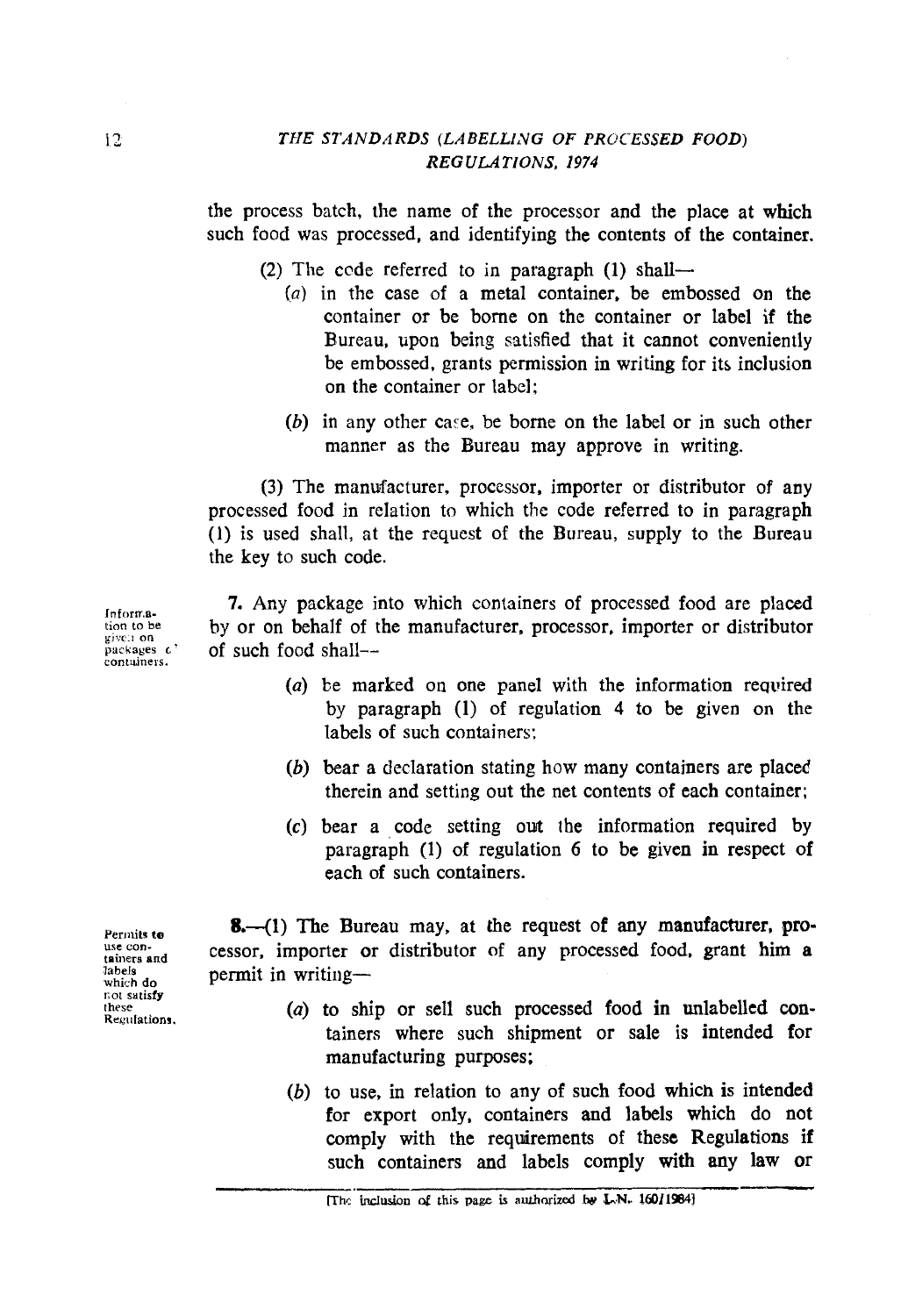regulations of the country to which the food is intended to be exported;

**(c)** to use. in relation to such processed food, containers and labels which do not satisfy the requirements of these Regulations in such respect as shall be specified in the permit and in a notice of the grant of the permit which shall be published in the Gazette as soon as practicable after the grant of the permit.

(2) Subject to the provisions of paragraph (1) a permit may be granted under this regulation unconditionally or subject to such terms and conditions as may be specified in the permit.

9.-41) Any manufacturer, processor, importer or distributor who offences exports or sells, or has in his possession for export or sale, or attempts to export or sell processed food in any container which does not comply with these Regulations and in respect of which no permit was granted under regulation 8 shall be guilty of an offence and be liable on summary conviction before a Resident Magistrate to a fine not exceeding two thousand dollars and in default of payment to imprisonment for a term not exceeding twelvc months.

(2) If any person to whom a permit was granted under regulation 8 uses the containers or labels in respect of which the permit was granted for any purpose other than the purpose for which the permit was granted, or contrary to any condition specified in such permit, he shall be guilty of an offence and be liable on summary conviction before a Resident Magistrate to a fine not exceeding five hundred dollars and in default of payment to imprisonment for a term not exceeding four months.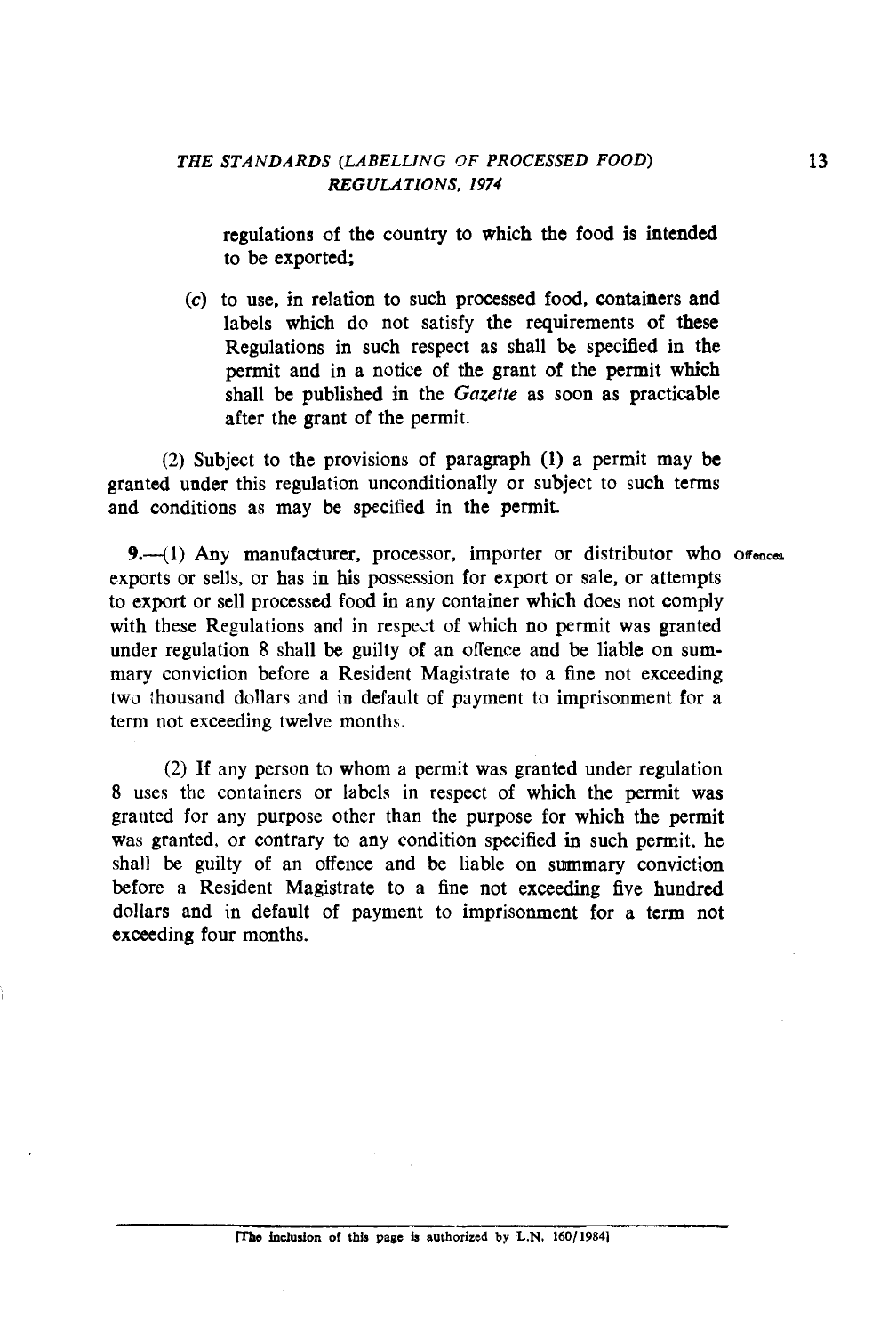#### *STANDARDS*

## **THE STANDARDS ACI'**

#### **REGULATIONS**

## (under section 11)

## THE BUREAU OF STANDARDS (ADDITIONAL FUNCTIONS) REGULA-TIONS, 1980

(Made by the Minister on the 27th day of August, 1980) L.N. 124/80

1. These Regulations may be cited as the Bureau of Standards (Additional Functions) Regulations. 1980.

2. The Bureau shall have power to investigate complaints of **persons**  who report that they have suffered loss or injury arising from-

- (a) any false or misleading representation **as** to the quantity, quality, or any other characteristic. of any commodity sold to those persons or to any other person **from** whom they obtained that commodity; or
- (b) any deficiency in the means of production of any commodity offered for sale to the public,

whether a standard specification or compulsory standard specification exists for that commodity or not.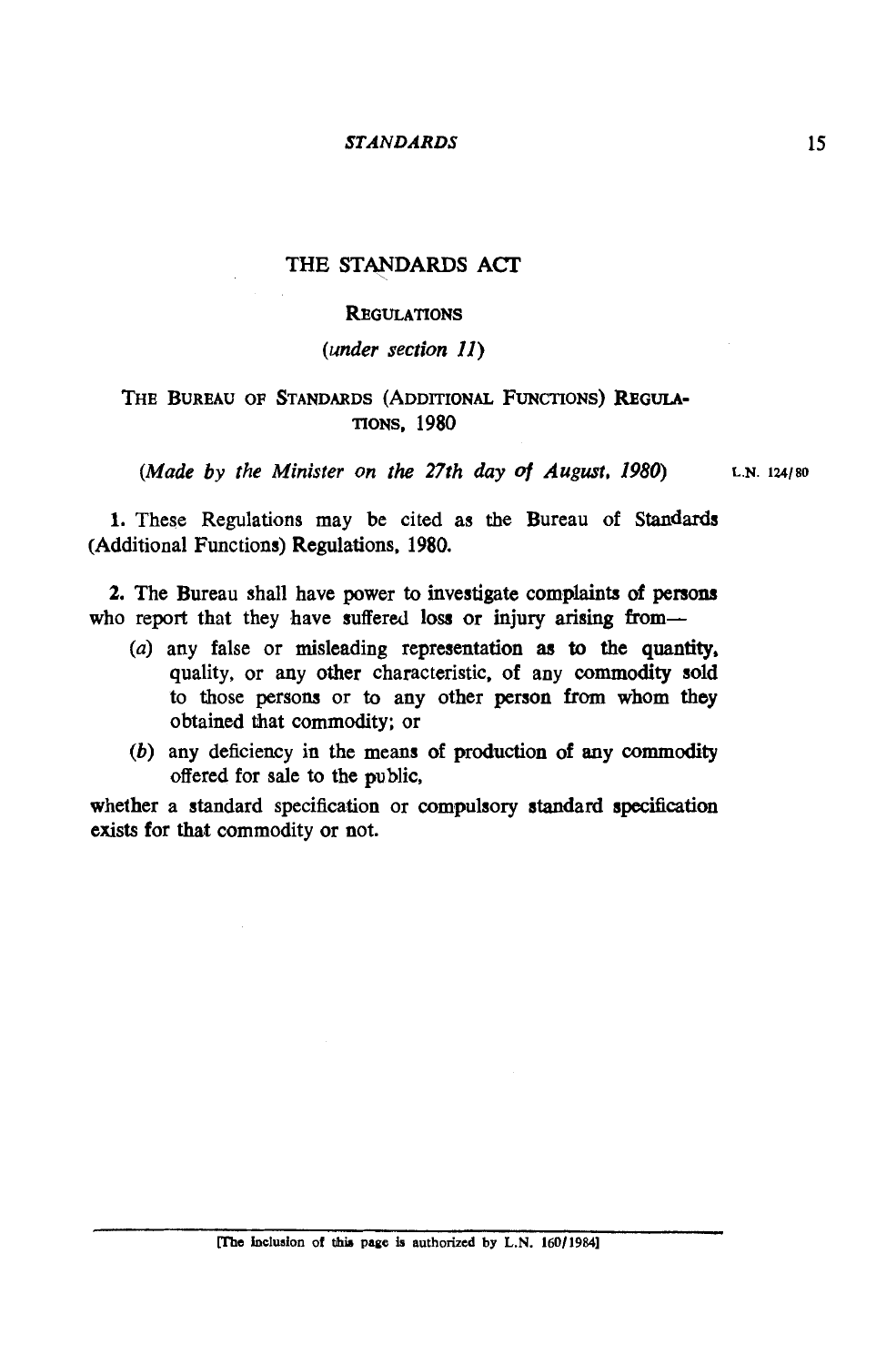#### **THE STANDARDS ACT**

# **REGULATIONS** *(under section 11)*

#### THE STANDARDS REGULATIONS, 1983

 $(Made by the Minister on the 20th day of July, 1983)$  **Figure** *Figure Figure Figure Figure Figure Figure Figure Figure Figure Figure Figure Figure Figure Figure Figure Figure Figure*

1. These Regulations may be cited as the Standards Regulations, Citation. **1983.** 

**2.** In these Regulations-

"inspector" means any employee or agent of the Bureau designated by the Bweau to perform inspection services;

'licensee" **means** a person who holds a valid **licence** to use a standard mark in connection with a commodity, process or practice.

3.-(1) Every application for a licence to use a standard mark in Application connection with any commodity, process or practice shall be made in  $\frac{\text{to use}}{\text{standard}}$ writing to the Bureau and shall-

- (a) state the name and business address of the applicant, and the name of the company or business;
- (b) describe the commodity, process or practice in connection with which the standard mark is proposed to be used;
- **(c)** state the standard specification to which such commodity, process or practice conforms;
- $(d)$  where the application is in connection with a commodity. state the estimated annual production and the method of quality control of such commodity and contain an undertak**ing** that the applicant **will** supply to the Bureau free of charge, such samples of the commodity as may be reasonably required for testing.

(2) A person who wishes to use a standard **mark** in connection with more than one commodity, process or practice or in connection with any combination of commodity, process and practice shall make

**[The inclusion of this page is authorized by L.N. 102/20011** 

*Amdt:*  **LNn. 168a/84 7001 86 10~189**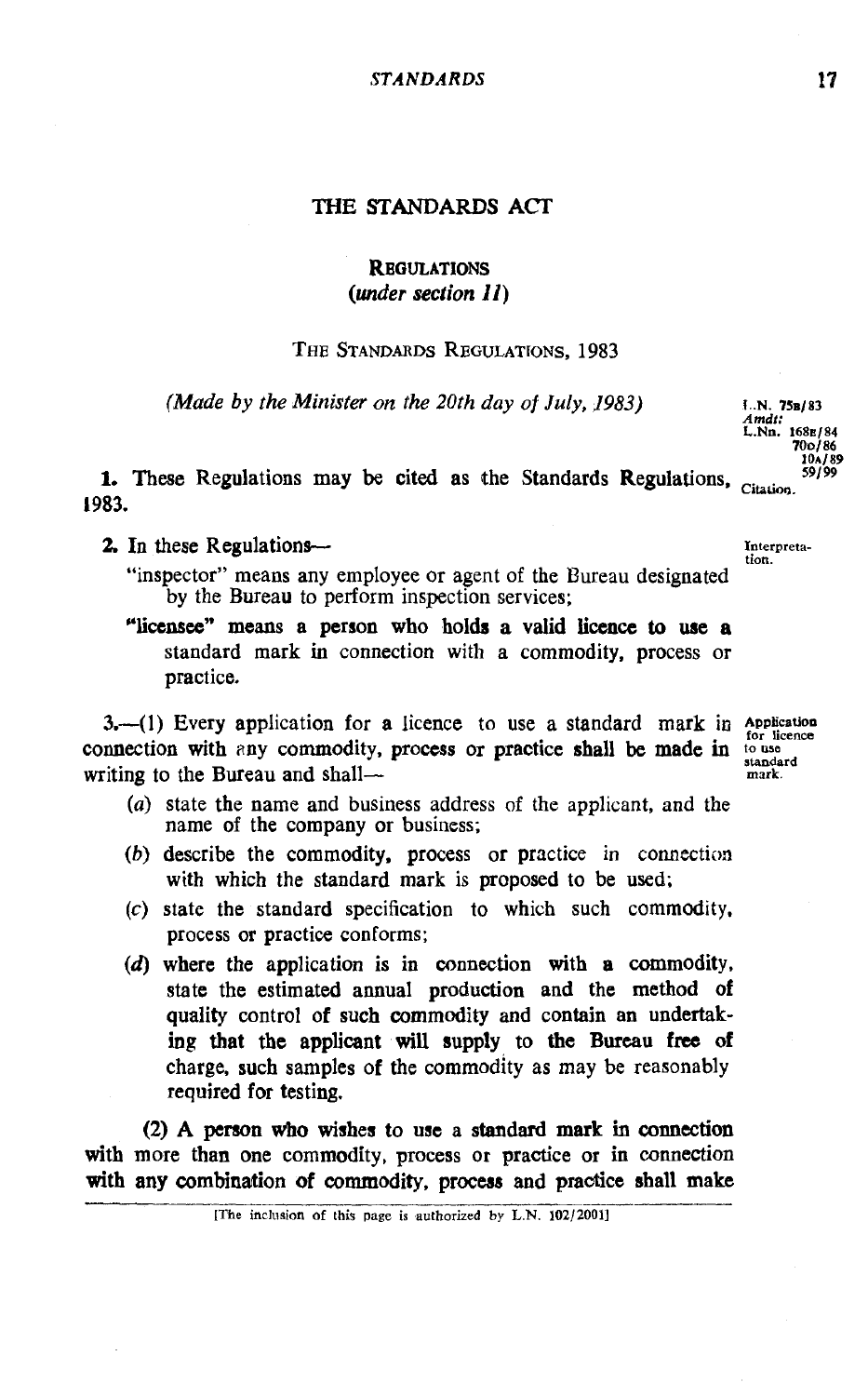licensee with reference to his authority to use the standard mark or with reference to any other matter relating to the standard mark may tend to mislead the public,

the licensee shall forthwith discontinue using the standard mark in the manner to which the objection is made, or discontinue the making of the statement specified by the Bureau.

(4) A licensee who intends to discontinue using the standard mark while his licence is still valid shall give to the Bureau notice in writing of his intention not less than fourteen days before **be** discontinues the use of the standard mark.

(5) A licensee shall, upon the suspension or termination of his licence-

- (a) discontinue the use of the standard mark and all advertising matter which contains the standard mark or any reference thereto;
- (b) if the Bureau so requires, obliterate the standard mark from any article which is in his possession.

Additional 8. In addition to the general power conferred upon the Bureau by causes for<br>revocation section 10 of the Act to revoke a licence, the Bureau may revoke a<br>of the next.<br>licence if the licensee-

- (a) uses the standard mark in connection with any commodity. process or practice which does not comply with a standard specification relating to that commodity, process or practice;
- $(b)$  claims the right to use the standard mark in a form that may. in the opinion of the Bureau, tend to mislead the public;
- (c) contravenes these Regulations;
- *(d)* becomes bankrupt or makes any arrangement or composition with his creditors or, being a company, enters into liquidation (whether voluntary or compulsory, but not including voluntary liquidation for purposes of reconstruction) or has a receiver appointed to its business;
- (e) fails to comply with a request from the Bureau to recall a lot or batch of a product which has been verified to have failed to comply with a standard specification; or
- (f) attempts to transfer to another person the right to use the standard mark, or attempts to use the standard mark in connection with **a** commodity, process or practice other than the one in respect of which the licence was granted. pts to transfer to another person the right to use the ard mark, or attempts to use the standard mark in continuous on with a commodity, process or practice other than the n respect of which the licence was granted.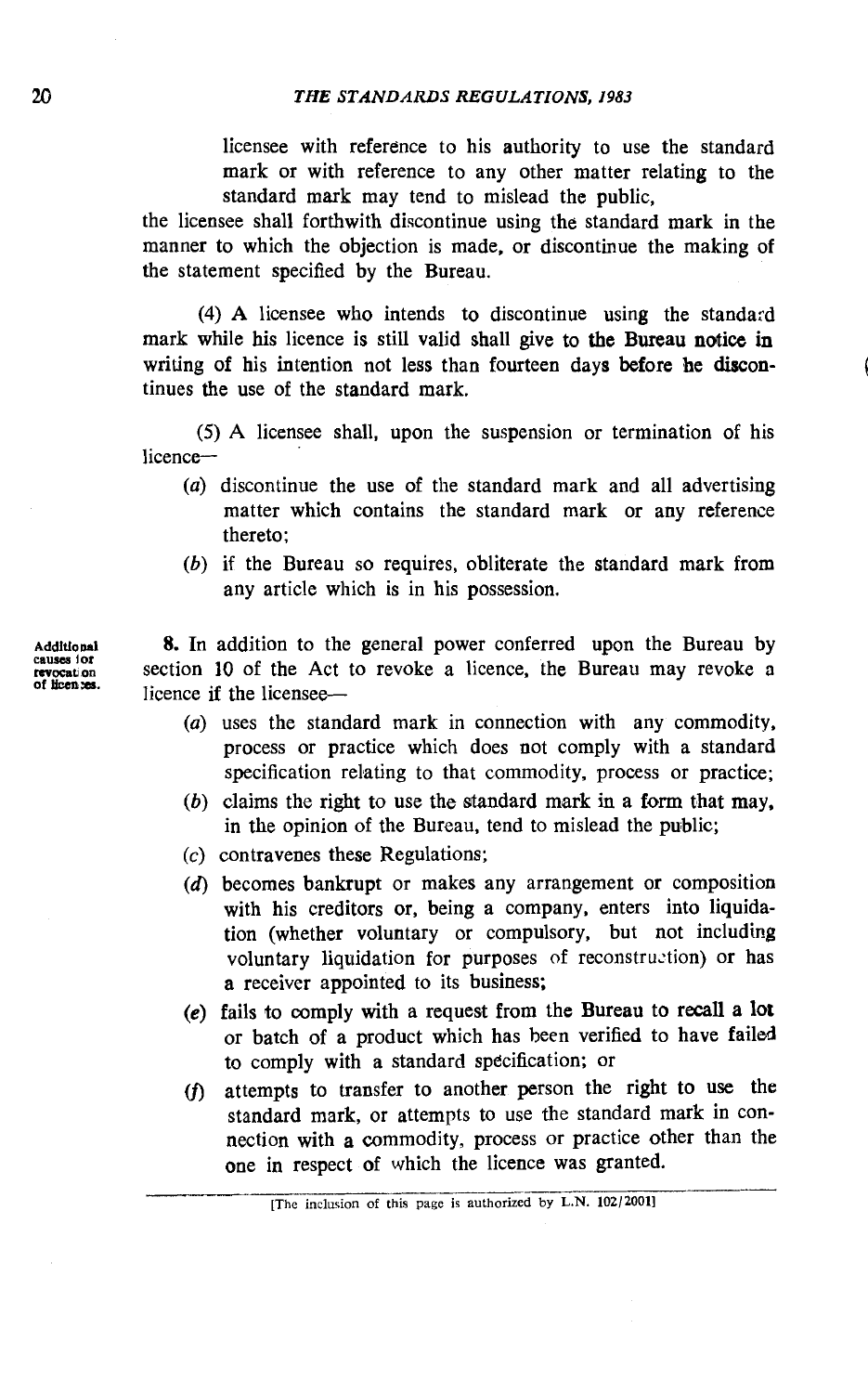public at all reasonable times on payment of a fee of one dollar for each such inspection.

bublic at all reasonable times on payment of a fee of one dollar for<br>
cach such inspection.<br>
6.—(1) A licensee may enter into a written agreement with the Bu- certifica-<br>
reau under which the Bureau shall provide certifica accordance with the terms and conditions of that agreement and any endorsement attached thereto and the licensee shall comply with **the**  terms and conditions of that agreement and endorsement and with these Regulations.

(2) **A** licensee who has entered into an agreement referred to in paragraph  $(1)$ --

- **(a) shall** pay to the Bureau an annual **fee** which shall be calculated according to the formula set out in Part A of the First First Schedule;
- *(b)* shall submit to the Bureau for its approval the form in which he proposes to use the standard mark;
- (c) shall comply in all respects with the scheme of supervision approved by the Bureau in respect of the commodity, process or practice in connection with which he is a licensee;
- (d) shall. upon the request of an inspector, permit that inspector **to** enter any premises under the control of the licensee in which at the time of the request, any commodity or any component thereof is being manufactured, tested. processed or stored or any process or practice is being carried out. and to inspect that commodity and any materials, processes. practices and records in those premises.
- 7.<sup>---(1</sup>) A licensee shall use a standard mark--<br>
on use of
	- (a) in such manner and subject to such conditions as may be standard specified in his licence;
	- (b) in connection with the commodity, process or practice specified in his licence.

(2) A licensee shall not, without written permission **from** the Bureau, advertise that he is licensed to use the standard **mark** in connection with any commodity, process or practice, then omit to use the standard mark in connection with that commodity, process or practice while he is so licensed.

- (3) If the Bureau informs a licensee in writing that-
- *(a)* the Bureau objects to the manner **in** which the licensee is using the standard mark: or
- **(b) the Bureau is of opinion that some statement made by the**  $\frac{1}{(The inclusion of this page is authorized by L.N. 102/2001)}$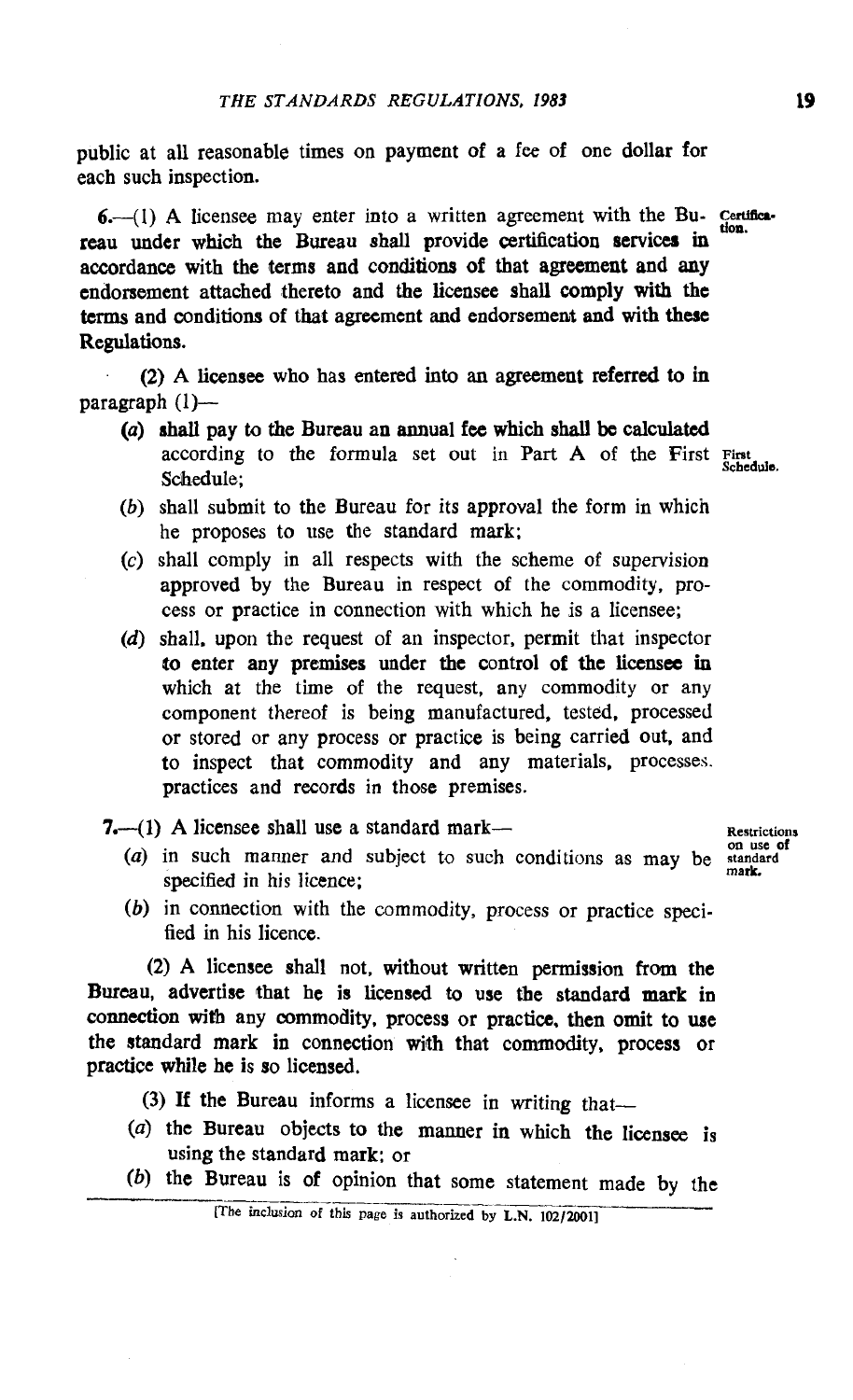- *(a)* state the name and business address of the applicant and the name of the company or business;
- *(6)* describe the commodity in respect of which the application is being made; and
- (c) state the estimated annual production or importation and the method of quality control of the commodity.
	- *(4)* The Bureau may carry out such investigations as it thinks fit-
- (a) when considering an application for registration under this regulation; and
- *(6)* at such other times after registration as it thinks necessary,

and may, subject to paragraph *(4B),* charge for those investigations, a fee in accordance with paragraph *(4A).* 

*(4A)* The fee referred to in paragraph *(4)* shall-

- *(a)* in relation to commodities manufactured or processed in Jamaica, be a fee calculated in accordance with the formula set out in Part *A* of the **First** First Schedule; and
	- *(6)* in relation to commodities imported into Jamaica, be payable, in accordance with the formula set out in Part B of the First Schedule, in respect of each shipment of such commodities, upon the importation thereof.

*(4B)* No fee shall be payable under this regulation in relation to **Se wnd** commodities specified in the Second Schedule.

> *(5) A* registration under this regulation shall be valid for one year from the date of the receipt by the Bureau of the application therefor in accordance with paragraph *(3).*

> *(6)* Upon the expiry of a registration, an application for renewal of registration may be made in accordance with paragraph *(3)* for another year, and the provisions of paragraphs *(4)* and *(5)* shall apply in relation to a renewal as they apply to an original registration.

> **(7)** The Bureau shall keep a register in which it shall cause to be entered the name and business address of every person who is registered under this regulation and the commodity in respect of which he is so registered.

> **(8)** The register shall be open to inspection by the public at all reasonable times on payment of a fee of one dollar for each inspection.

**Scl~edule** 

**Schedule**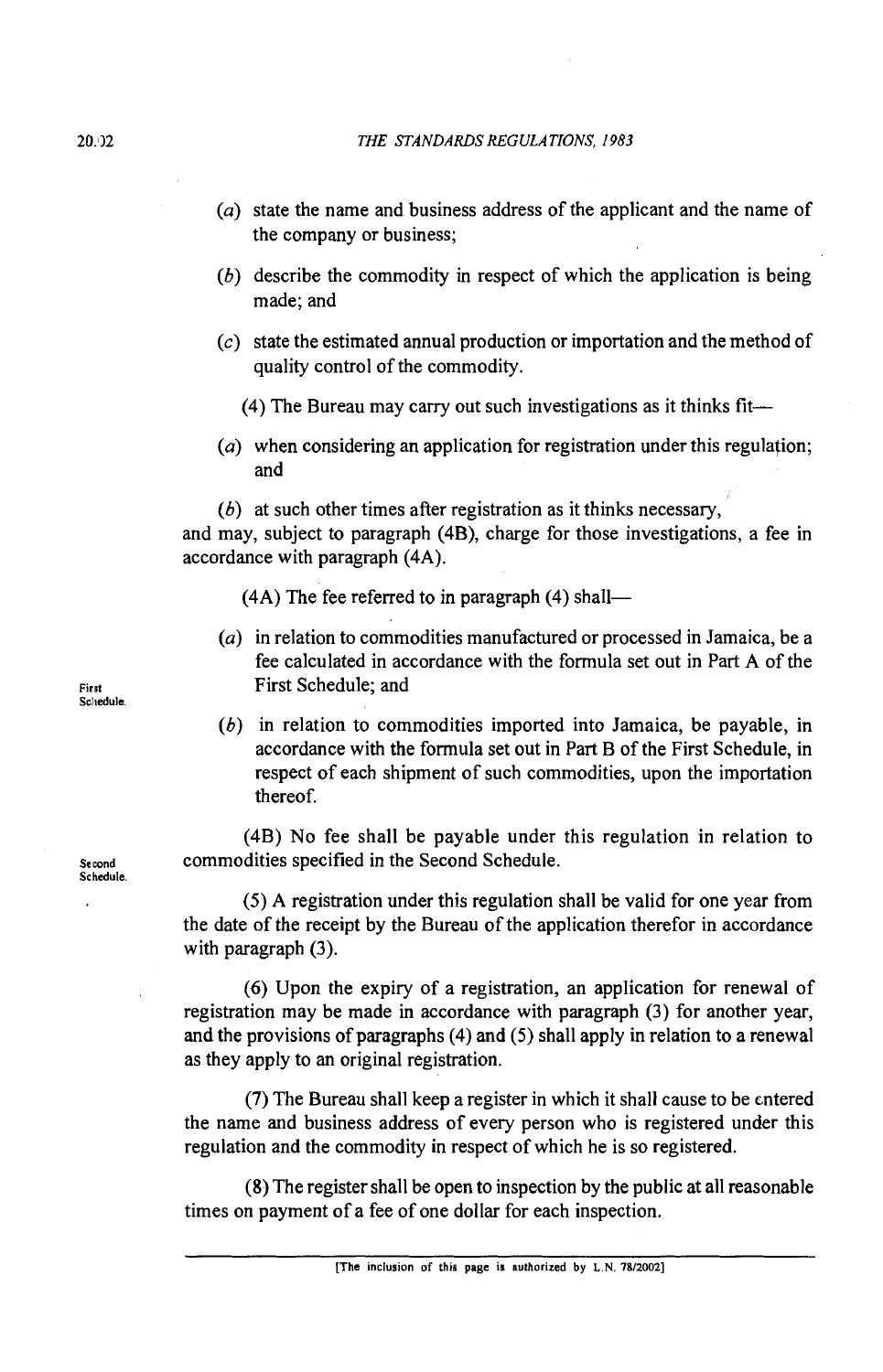8A.-(1) Subject to the provisions of paragraphs (2) and (3), any person **Description** of commodiwho imports into Jamaica (other than for personal use), manufactures or **the for** processes any commodity for which a compulsory standard specification has **property** processes any commodity for which a compulsory standard specification has **property** been declared shall mark or cause to be marked on that commodity or the label  $\frac{\text{standard}}{\text{special}}$ thereof the words "Jamaican Standard." **Lion has** 

**which combeen declared** 

(2) The Bureau may grant to any person referred to in paragraph (1) permission in writing-

- (a) to add to the words "Jamaican Standard" such words, symbols or numerals as shall be specified in the permission;
- *(6)* to import and sell the commodity without the words "Jamaican Standard" where the commodity is marked with some other word or symbol required under the law of the country from which it is imported, showing that the commodity conforms to a standard set by that country and recognized by the Bureau; or
- $(c)$  to sell the commodity during such period as shall be specified in the permission, without the words "Jamaican Standard" being marked thereon.

, (3) Paragraph (1) does not apply to a person who manufactures or processes a commodity in connection with which he holds a valid licence to use a standard mark.

8B. (1) Subject to the provisions of paragraph (2), every person who **Importer.** imports into Jamaica (other than for personal use), manufactures or processes there and any commodity for which a compulsory standard specification has been declared  $_{\text{to}}^{\text{processor}}$ any commodity for which a compulsory standard specification has been declared  $\frac{p_{\text{roce}}}{\text{block}}$ shall be registered under this regulation in respect of that commodity.

(2) **A** person who manufactures or processes a commodity in connection with which he holds a valid licence to use a standard mark is not required to be registered under this regulation in respect of that commodity.

(3) Every application for registration under this regulation shall be made in writing to the Bureau and shall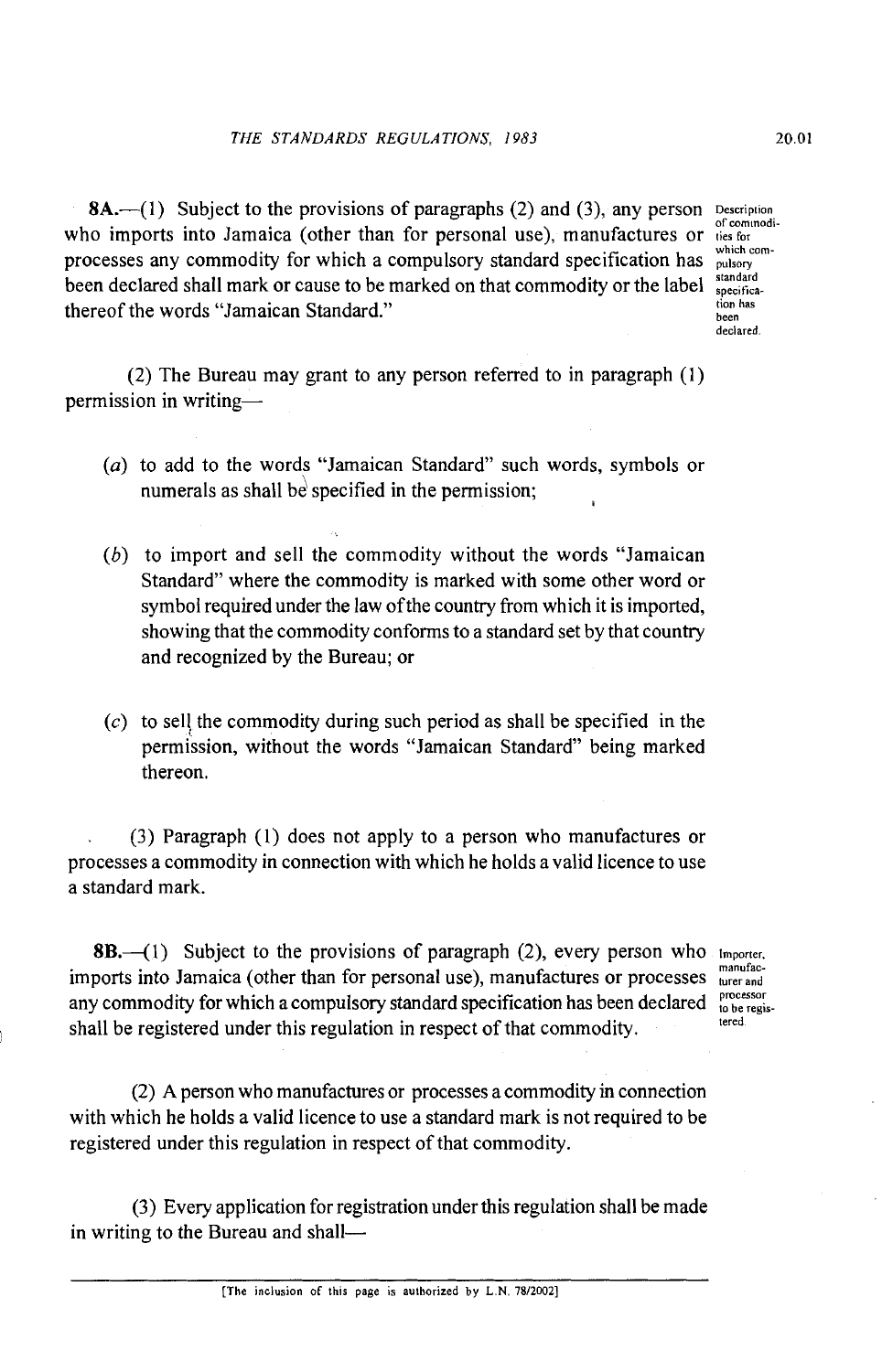**(e)** deliver the part identified as the owner's part to the owner or the person Erom whom the sample was obtained, and cause the sample to be tested or analysed as the case may require. and retain the duplicate sample.

(2) Any person who refuses to permit an inspector to enter any premises or carry out any examination and investigation specified in paragraph (1). or who attempts to obstruct him in the execution of his duty under these Regulations shall be guilty of an offence and shall be liable on summary conviction thereof to a fine not exceeding two thousand dollars and in default of payment to imprisonment for a term not exceeding twelve months.

 $11$ , (1) No person shall sell, or use in any trade or business any commodity. process or practice in respect of which a compulsory standard specification has been declared unless he does so in accordance with a permit granted under regulation 9, or unless such commodity, process or practice conforms to the compulsory **standard**  specification.

(2) Any person who contravenes this regulation **shall** be guilty of an offence and shall be liable on summary conviction thereof ta a fine not exceeding two thousand dollars, and in default of payment to imprisonment for a term not exceeding twelve months.

11A.—(1) If any person offers for sale any commodity—

- (a) which does not conform to a compulsory standard specification relating to that commodity; and
- *(6)* for the sale of which no permit has been granted under regulation 9.

the Bureau may by notice in writing require that person to withdraw that commodity from sale within such period as the notice shall specify.

(2) Any person who fails to comply with the requirement of a notice under this regulation shall be guilty of **an** offence and shall be liable on summary conviction before a Resident Magistrate to a fine not exceeding two thousand dollars and in default of payment to imprisonment for a term not exceeding twelve months.

**Sciztre and dctation of commodity.** 

11B.—(1) Where a person served with a notice under regulation 11A(1) refuses to withdraw a commodity within the time specified in that notice, an inspector may seize and detain such commodity. 11B.--(1)  $\frac{11A(1)}{11A(1)}$  refuse<br>that notice, as<br>(2)<br>notify the per

 $(2)$  Upon taking action under paragraph  $(1)$ , the inspector shall notify the person concerned of the action taken and that person may-

**Burcr u may order withdrawal of ccm- modil y.** 

**<sup>[</sup>The inclusion of this page is authorized by L.N. 102/2001]**